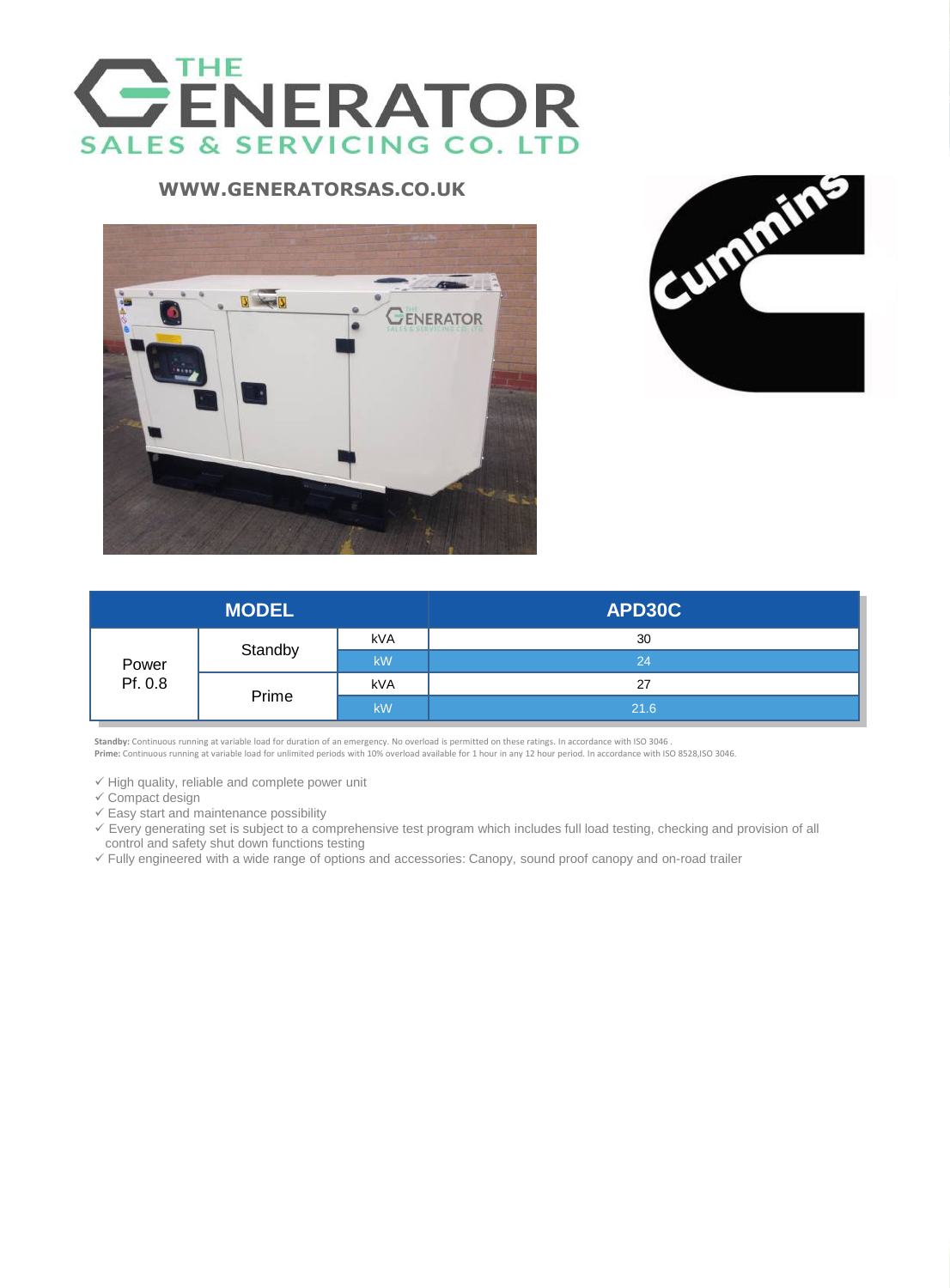

## **ENGINE**

| <b>CUMMINS</b>                |                     |                       |  |  |  |  |  |
|-------------------------------|---------------------|-----------------------|--|--|--|--|--|
| Model                         |                     | 4B3.9G2               |  |  |  |  |  |
| <b>Engine Power Output</b>    | <b>kWm</b>          | 27                    |  |  |  |  |  |
| at rated rpm                  | <b>HP</b>           | 36                    |  |  |  |  |  |
| Aspiration and Cooling        |                     | Natural               |  |  |  |  |  |
| <b>Total Displacement</b>     | Litre               | 3.9                   |  |  |  |  |  |
| No. of Cylinders and Build    |                     | 4- Inline             |  |  |  |  |  |
| <b>Engine Speed</b>           | rpm                 | 1500                  |  |  |  |  |  |
| Bore and Stroke               | mmxmm               | 102x120               |  |  |  |  |  |
| <b>Compression Ratio</b>      |                     | 17.3:1                |  |  |  |  |  |
| Governor                      |                     | Electronic            |  |  |  |  |  |
| Fuel Consumption at full load | L/hr                | 6.7                   |  |  |  |  |  |
| <b>Fuel Tank Capacity</b>     | Litre               | Open: 154/Canopy: 154 |  |  |  |  |  |
| <b>Oil Capacity</b>           | Litre               | 10.9                  |  |  |  |  |  |
| <b>Coolant Capacity</b>       | Litre               | 19.2                  |  |  |  |  |  |
| <b>Radiator Cooling Air</b>   | m <sup>3</sup> /min | 120                   |  |  |  |  |  |
| Air Intake - Engine           | m <sup>3</sup> /min | 1.98                  |  |  |  |  |  |
| <b>Exhaust Gas Flow</b>       | m <sup>3</sup> /min | 4.26                  |  |  |  |  |  |

 $\checkmark$  Heavy duty Cummins diesel engine

 $\checkmark$  Four stroke, water cooled, aftercooled

 $\checkmark$  Direct injection fuel system

 $\checkmark$  Electronic Governor system

- $\checkmark$  12/24 V D.C. starter and charge alternator
- $\checkmark$  Replaceable fuel filter, oil filter and dry element air filter
- $\checkmark$  Cooling radiator and fan

 $\checkmark$  Starter battery (with lead acid) including Rack and Cables

 $\checkmark$  Flexible fuel connection hoses and manual oil sump drain valve

 $\checkmark$  Industrial capacity exhaust silencer and steel bellows

 $\checkmark$  Jacket water heater(at automatic models)

 $\checkmark$  Operation manuals and circuit diagram documents

## **ALTERNATOR**

| Design                                | Brushless single bearing, revolving field                |
|---------------------------------------|----------------------------------------------------------|
| Stator                                | 2/3 pitch                                                |
| Rotor                                 | Single bearing, flexible disc                            |
| <b>Insulation System</b>              | Class H                                                  |
| <b>Standard Temperature Rise</b>      | 125 - 163°C Continuous                                   |
| <b>Exciter Type</b>                   | Self Excited                                             |
| <b>Phase Rotation</b>                 | A(U), B(V), C(W)                                         |
| <b>Alternator Cooling</b>             | Direct drive centrifugal blower fan                      |
| AC Waveform Total Harmonic Distortion | No load < 1.5%. Non distorting balanced linear load < 5% |
| Telephone Influence Factor (TIF)      | <50 per NEMA MG1-22.43                                   |
| Telephone Harmonic Factor (THF)       | <2%                                                      |

 $\checkmark$  Brushless, single bearing system, flexible disc, 4 poles

 $\checkmark$  Insulation class H

 $\checkmark$  Standard degree of protection IP21 (\*IP22/IP23 is available.)

 $\checkmark$  Self-exciting and self-regulating

 $\checkmark$  Impregnation with tropicalised epoxy varnish

 $\checkmark$  Solid state Automatic Voltage Regulator

 $\checkmark$  Stator winding with 2/3 pitch for improved harmonics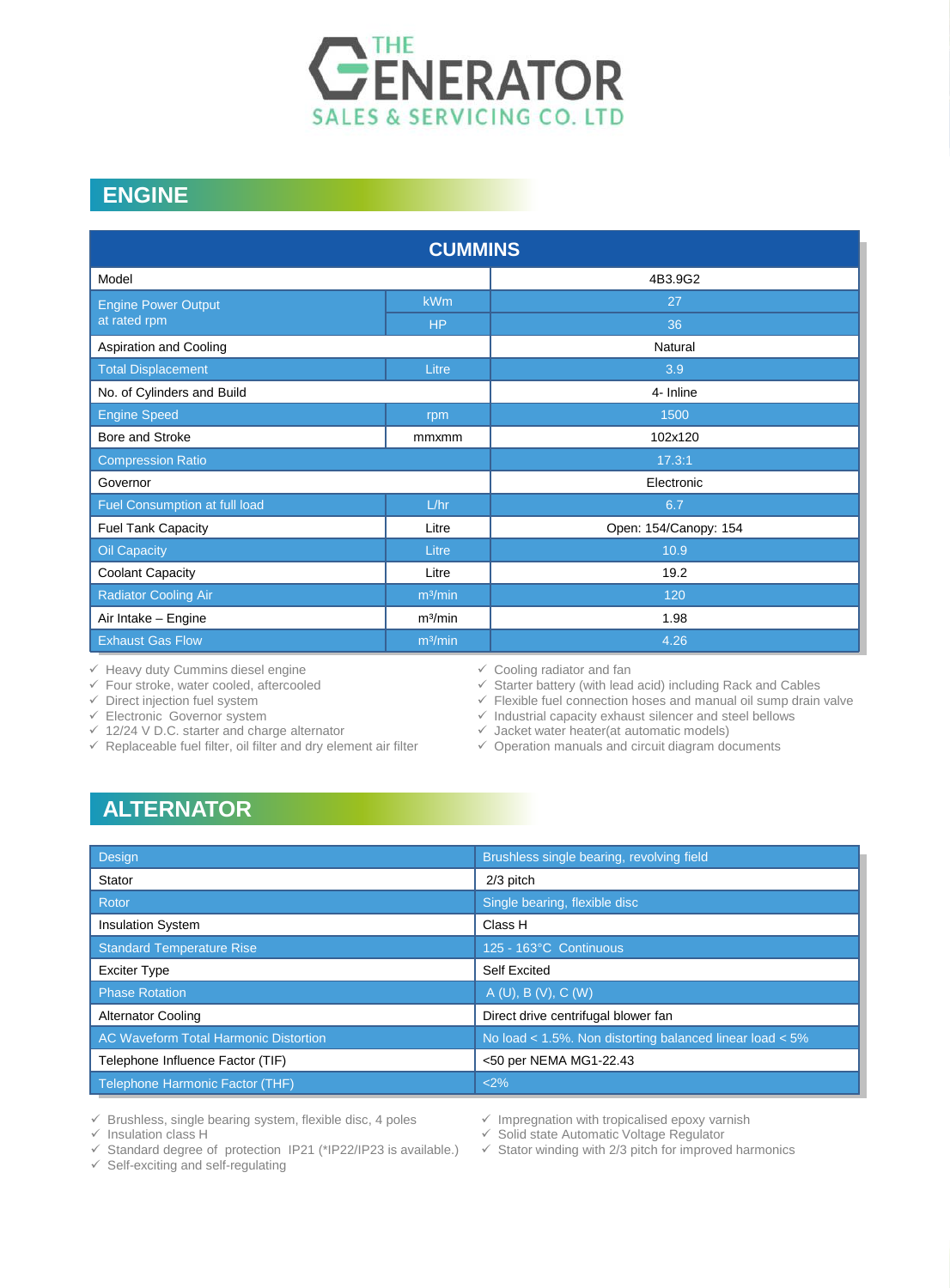

# **CONTROL SYSTEM**

Control supervision and protection panel is mounted on the genset base fran The control panel is equipped as follows:

### **1. Auto Mains Failure Control Panel**

- Panel equipments:
- $\checkmark$  Control with AMF module
- $\checkmark$  Static battery charger
- $\checkmark$  Emergency stop push button

#### **a) Generating set control module DSE 6020 features:**

- $\checkmark$  The module is used to monitor main supply and starts and stops of a standby generating set
- $\checkmark$  Micro-processor based design
- $\checkmark$  Automatic control of main and generator contactors
- $\checkmark$  Monitors engine performance and AC power output LED alarm indication
- $\checkmark$  Front panel configuration of timers and alarm trip points
- $\checkmark$  CAN and magnetic pick-up versions (specify on ordering)
- $\checkmark$  4 digital inputs/3 analogue inputs
- $6$  outputs(4 configurable on Magnetic Pick-up, 6 configurable on CANbus version)
- $\checkmark$  Easy push button control STOP/RESET - MANUAL - AUTO - TEST – START

#### **b) Metering via LED display:**

- Generator Volts (L-L / L-N) Generator kVA<br>
Generator kW<br>
Generator kW
- $\checkmark$  Engine oil pressure (PSI-Bar)
- $\checkmark$  Generator Ampere (L1, L2, L3) Generator Cos (σ)
- $\checkmark$  Engine temperature (°C&°F)
- $\checkmark$  Generator Frequency (Hz)
- $\checkmark$  Plant battery volts
- $\checkmark$  Engine hours run
- $\checkmark$  Mains Volts (Ph-Ph/Ph-N)

#### **c) Alarms:**

- Over and Under Speed
- $\checkmark$  Low and High Battery Volt.
- $\checkmark$  Start and Stop Failure
- $\checkmark$  Charge fail
- Over Current
- Under / Over Generator Voltage
- $\checkmark$  Low Oil Pressure
- $\checkmark$  Emergency stop
- $\checkmark$  High engine temperature
- **d) LED indications**
- $\checkmark$  Mains available
- $\checkmark$  Generator available
- $\checkmark$  Mains on load
- Generator on load

### **2. Power Outlet Terminal Board Mounted on the Gen-set Base Frame**

**DSE 6020**